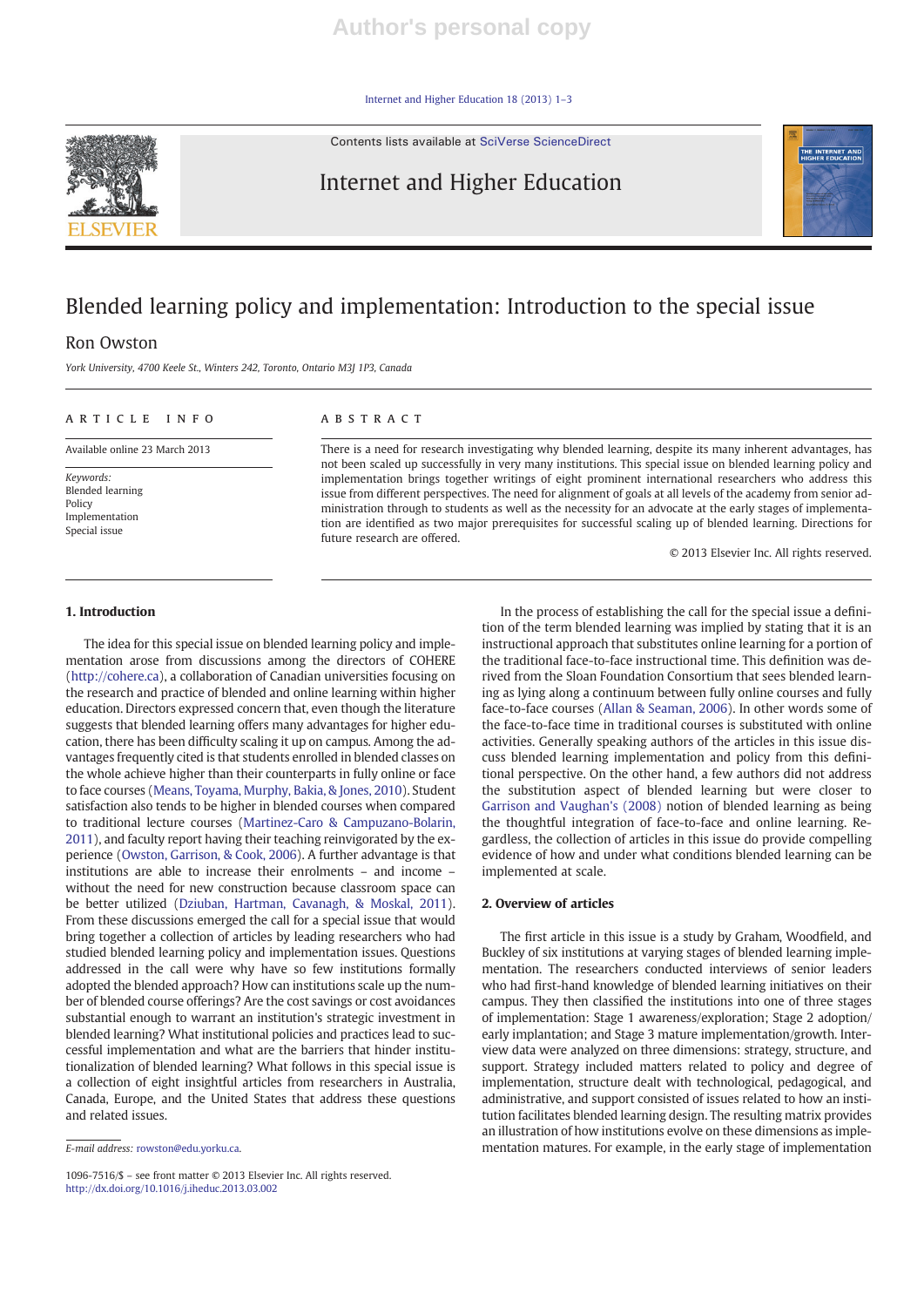there is a need for an advocate who convinces others of the value of blended learning. The advocate helps spread the concept of blended learning to other academic units. Then as the blended learning begins to mature, more robust administrative systems are required to support the initiative.

Moskal, Dziuban, and Hartman next describe lessons learned from the scaling up of blended learning at the University of Central Florida over a 16 year period. The authors contend that for blended learning to successfully scale up there must be an alignment of institutional, faculty, and student goals. This alignment cannot be achieved without dialog among all stakeholders on campus. For example, senior administrators may not be familiar with the concept of blended learning and faculty may be suspicious of top-down initiatives that impact teaching and learning. A robust technical infrastructure has to be in place as well as convenient and sufficient technical support for faculty and students. Faculty also need to have access to course development support and appropriate policies have to be in place to cover issues such as intellectual property and workload. Additionally, the authors state that a key component to their success is the establishment early-on of central data collection procedures to monitor success and inform policy on faculty development and support, so that the institution does not have to rely on anecdotal evidence alone. These data are supplemented by encouraging faculty to engage in their own action research on their teaching and to publish their findings.

Garrison and Vaughan's article documents the institutional change and leadership associated with the implementation of blended learning. Using two case studies as illustrations, they demonstrate how transformational change is predicated on committed collaborative leadership that engages all levels of the institution. They found that the institutional vision and mission must also be linked for the initiative to take hold. Other key components of the change process are taking a community approach to faculty development where faculty provide mutual support and providing faculty with the opportunity to reflect upon and share their experiences teaching in a blended format.

Carbonell, Dailey-Hebert, and Gijselaers studied a faculty-initiated blended learning project at their institution in order to understand the bottom-up change process. They report that faculty involved in the course re-design process must share a common vision to enable them to work together. The vision must be consistent with the institutional vision, but it should not overly restrict their freedom to choose how it should be implemented. Secondly, faculty must put aside their own personal needs and aspirations and be committed to the common goal of realizing the vision. Thirdly, they found that the project leader needs to be able to pull the team together and be able to convince stakeholders external to the project of its value. Even though these conditions are necessary for success, the researchers argue that bottom-up change cannot occur without a supportive senior administration and an institutional culture that values and supports pedagogical experimentation. They conclude by stating that bottom-up change can be complex and slow but it will lead to sustained change.

Owston, York, and Murtha took a different approach to their study than other researchers in this special issue. They employed an established institutional framework at their university to study the extent to which its four key criteria were being met, rather than the approach used by others of discovering implementation factors that emerge from their data. These factors were the ability of blended learning to: (1) enable the university to respond to pressure to increase enrolment; (2) provide a better learning experience for commuter students; (3) increase student engagement; and (4) improve student learning. They surveyed students on their perceptions of how well blended learning supported these goals and related these findings to student course grades. A remarkably strong relationship was found between perceptions and grades. Compared to low achieving students, high achievers were the most satisfied with their blended course,

would take one again, and preferred the blended format more over fully face-to-face or online. High achievers also found blended courses more convenient, more engaging, and they felt that they learned key course concepts better than in other traditional face-to-face courses they have taken. An implication of Owston et al.'s study is that low achievers may not be able to cope with the blended environment as well their high achieving peers. Therefore, they recommend that when scaling up blended learning, institutions may want to consider offering students a choice of whether to enroll in blended or fully face-to-face course sections where feasible, especially in subject areas that students find difficult. Another option might be to provide low achievers with stronger academic supports for blended courses.

O'Dowd discusses how telecollaboration – the online intercultural exchanges between classes – can be used to enhance traditional campus-based foreign language instruction. He identifies institutional barriers that instructors face when organizing exchanges and describes how these barriers may be overcome. The study is based on further analysis of data collected from over 300 university lecturers and students engaged in telecollaborative projects in European as well as some non-European universities. Five strategies for success were identified ranging from emphasizing trust and steady partnerships to ensuring students are awarded credit for their activities to linking telecollaboration to broader international activity at the institution.

Taylor and Newton examine another variation of blended learning called "converged delivery" at Southern Cross University in Australia. The goal of converged delivery is to provide a quality learning experience to students whether they take their courses on campus or online. Their research pointed out the necessity to define the concept of converged delivery more clearly at the institutional level as even instructors who were teaching in this mode were uncertain what converged delivery entails. The issue of the need for clear institutional level definitions of blended learning was also stressed by Moskal et al. in their article in this issue. Additionally, Taylor and Newton stress the critical importance of alignment of institutional goals with other stakeholders' goals on campus. Related to this is the need for all stakeholders to engage formally as well as informally in discussion to arrive at a shared vision.

A critical issue not addressed sufficiently in the literature is the cost of blended learning and the extent to which students are willing to pay above and beyond their regular tuition for a blended experience. In the final article of this special issue, Taplin, Kerr, and Brown tackle one dimension of the costing of blended learning by analyzing the monetary value students place on being able to download recorded class lectures. Their finding that students are willing to pay approximately \$30 (Australian) for access to iLectures provides institutions of higher education with a benchmark for planning costs associated with implementation of blended learning. The authors suggest that this amount will help institutions recover their costs of providing iLectures. Although the study quantifies what students are willing to pay, the authors do not necessarily endorse the charging of a fee for lecture recordings but they point out that the study provides evidence of the value students place on blended learning.

# 3. Concluding remarks

A theme that comes through clearly in the collection of articles is that for blended learning to move to scale institutional goals must align with those of faculty as described by Moskal et al. This view is reinforced by Graham et al.'s study about the need for an advocate or champion to initiate and sustain an initiative, particularly in the early formative stages, and by Garrison and Vaughan who stress the importance of blended learning being supported by institutional vision and mission. Carbonell et al.'s research adds to this the importance of faculty involved in course re-design having a shared vision